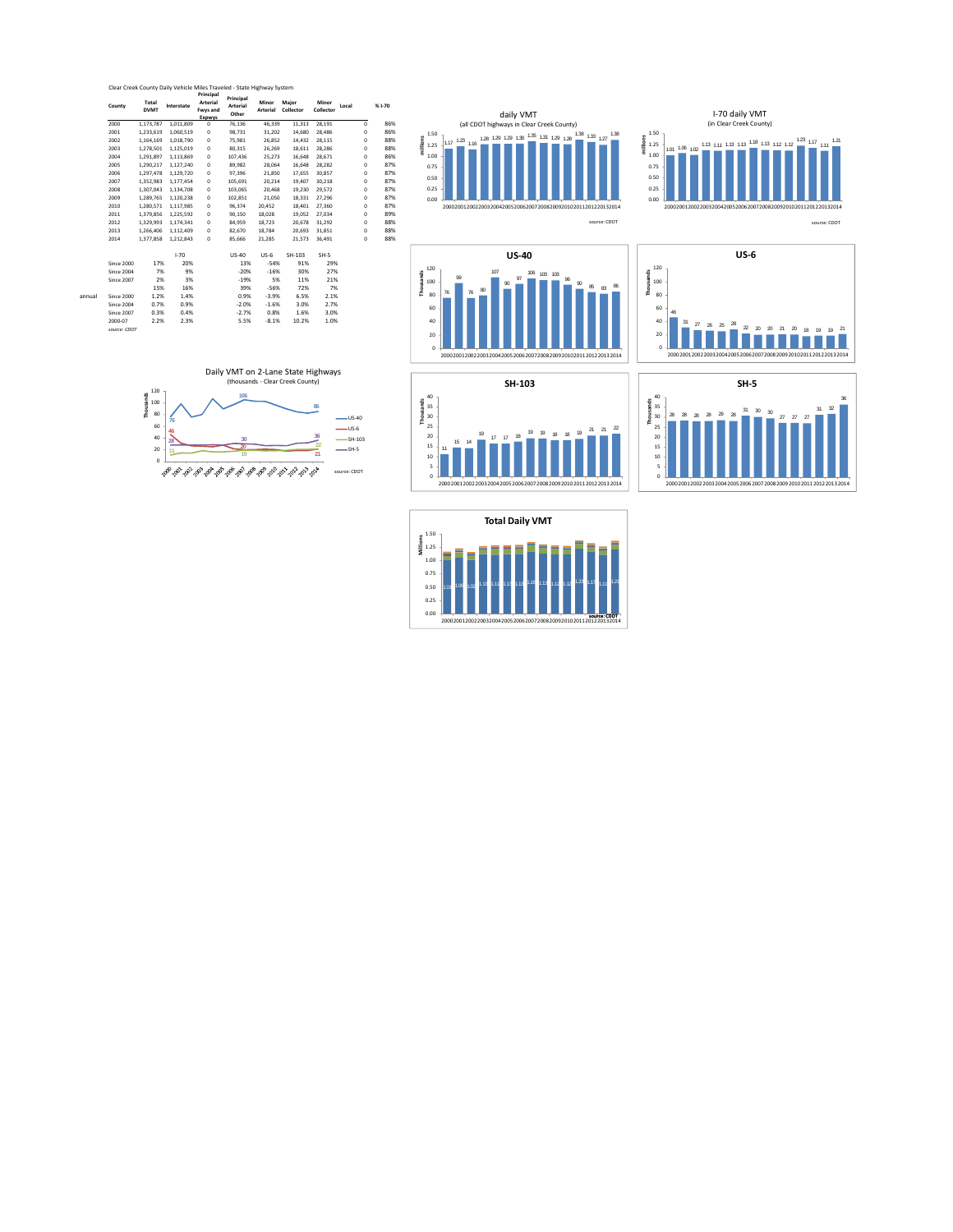|          | Clear Creek County      |            |                           | <b>United States</b>                |                                   |                               |       |
|----------|-------------------------|------------|---------------------------|-------------------------------------|-----------------------------------|-------------------------------|-------|
| County   | Total<br><b>DVMT</b>    | Population | <b>DVMT</b> per<br>capita | Annual<br><b>VMT</b><br>(trillions) | Daily<br><b>VMT</b><br>(millions) | Population DVMT<br>(millions) | capit |
| 2000     | 1,173,787               | 9,361      | 125                       | 2.70                                | 7,397                             | 282.2                         | 26.2  |
| 2001     | 1.233.619               | 9.464      | 130                       | 2.75                                | 7.534                             | 285.0                         | 26.4  |
| 2002     | 1,164,169               | 9,466      | 123                       | 2.81                                | 7.699                             | 287.6                         | 26.8  |
| 2003     | 1.278.501               | 9,517      | 134                       | 2.85                                | 7.808                             | 290.1                         | 26.9  |
| 2004     | 1,291,897               | 9,461      | 137                       | 2.90                                | 7,945                             | 292.8                         | 27.1  |
| 2005     | 1,290,217               | 9,392      | 137                       | 2.97                                | 8,137                             | 295.5                         | 27.5  |
| 2006     | 1,297,478               | 9,279      | 140                       | 3.00                                | 8,219                             | 298.4                         | 27.5  |
| 2007     | 1,352,983               | 9,333      | 145                       | 3.01                                | 8,247                             | 301.2                         | 27.4  |
| 2008     | 1.307.043               | 9,294      | 141                       | 3.03                                | 8,301                             | 304.1                         | 27.3  |
| 2009     | 1,289,765               | 9,060      | 142                       | 2.96                                | 8,110                             | 306.8                         | 26.4  |
| 2010     | 1,280,571               | 9,108      | 141                       | 2.95                                | 8.082                             | 308.1                         | 26.2  |
| 2011     | 1,379,856               | 9,015      | 153                       | 2.97                                | 8,137                             | 310.5                         | 26.2  |
| 2012     | 1.329.993               | 9,037      | 147                       | 2.96                                | 8,110                             | 312.9                         | 25.9  |
| 2013     | 1,266,406               | 9,029      | 140                       | 2.97                                | 8,137                             | 315.2                         | 25.8  |
| 2014     | 1.377.858               | 9,114      | 151                       | 2.98                                | 8,164                             | 317.7                         | 25.7  |
|          | source: CDOT: US Census |            |                           | source: FHWA: US Census             |                                   |                               |       |
| -------- |                         |            | $  -$                     |                                     |                                   |                               |       |

| 2013      | 1.266.406               | 9.029 | 140 | 2.97                    | 8.137 |
|-----------|-------------------------|-------|-----|-------------------------|-------|
| 2014      | 1,377,858               | 9.114 | 151 | 2.98                    | 8,164 |
|           | source: CDOT; US Census |       |     | source: FHWA: US Census |       |
| 2000-2014 |                         |       | 21% |                         |       |
| 2000-2007 |                         |       | 16% |                         |       |
| 2007-2014 |                         |       | 4%  |                         |       |
|           |                         |       |     |                         |       |
|           |                         |       |     |                         |       |
|           | Clear Creek County      |       |     | Colorado                |       |
|           |                         |       |     |                         |       |

| County | Total<br><b>DVMT</b> | Population | <b>DVMT</b> per<br>capita | Annual<br><b>VMT</b><br>(millions) | Daily<br><b>VMT</b><br>(millions) | <b>Population DVMT per</b><br>(millions) | capita |  |
|--------|----------------------|------------|---------------------------|------------------------------------|-----------------------------------|------------------------------------------|--------|--|
| 2000   | 1.173.787            | 9.361      | 125                       | 41.771                             | 114                               | 4.34                                     | 26     |  |
| 2002   | 1.164.169            | 9.466      | 123                       | 43.545                             | 119                               | 4.51                                     | 26     |  |
| 2004   | 1.291.897            | 9.461      | 137                       | 45.891                             | 126                               | 4.61                                     | 27     |  |
| 2006   | 1.297.478            | 9.279      | 140                       | 48.641                             | 133                               | 4.75                                     | 28     |  |
| 2008   | 1.307.043            | 9.294      | 141                       | 47.860                             | 131                               | 4.90                                     | 27     |  |
| 2010   | 1.280.571            | 9.108      | 141                       | 46.940                             | 129                               | 5.05                                     | 25     |  |
| 2012   | 1.329.993            | 9.037      | 147                       | 46.796                             | 128                               | 5.19                                     | 25     |  |
| 2014   | 1.377.858            | 9.114      | 151                       |                                    | $\mathbf 0$                       | 5.35                                     |        |  |

United States

**Population (millions) DVMT per capita**



125 123 (Clear Creek County)<br>137 140 141 141 147 151 0 160<br>140<br>100<br>80<br>60<br>40<br>20 2000 2002 2004 2006 2008 2010 2012 2014 daily VMT per capita source: CDOT; US Census





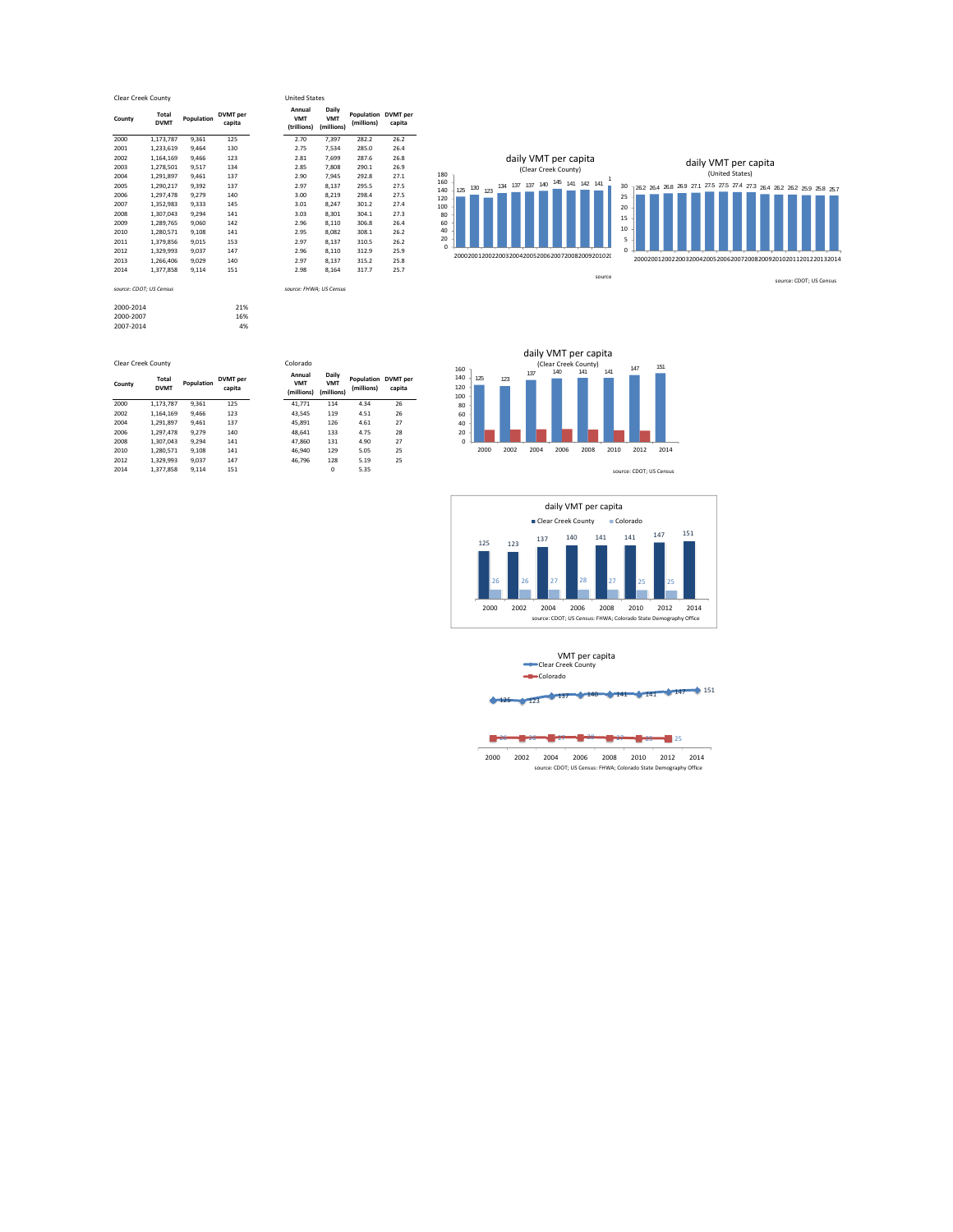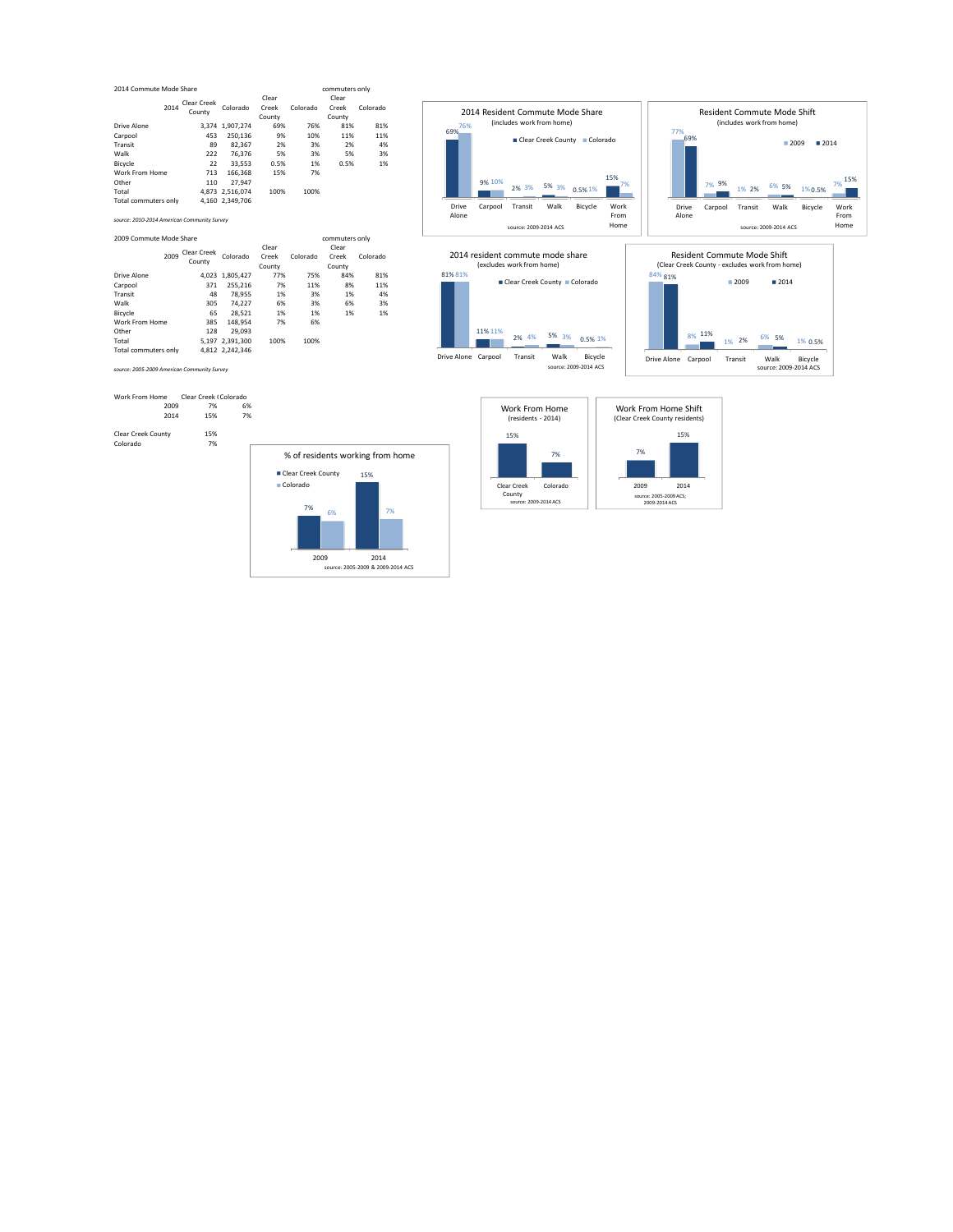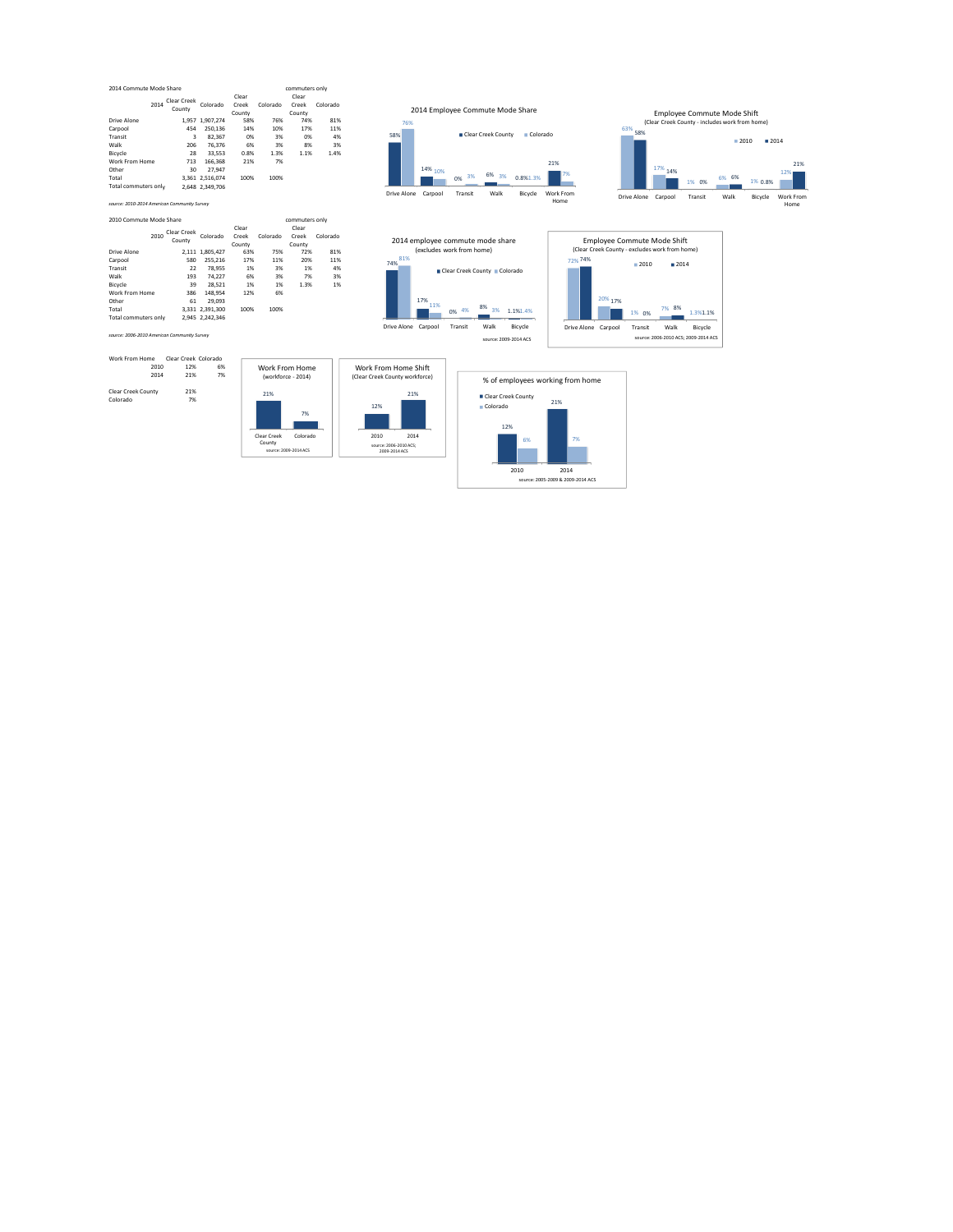| Resident Mode Share by Workplace (2010) |                              |                      | commuters only |                          |                      |        |  |
|-----------------------------------------|------------------------------|----------------------|----------------|--------------------------|----------------------|--------|--|
|                                         | <b>Clear Creek</b><br>County | Jeffereson<br>County | Denver         | Clear<br>Creek<br>County | Jeffereson<br>County | Denver |  |
| Drive Alone                             | 1.470                        | 1.165                | 530            | 75%                      | 85%                  | 99%    |  |
| Carpool                                 | 235                          | 100                  |                | 12%                      | 7%                   | 0%     |  |
| Transit                                 | 10                           | 35                   |                | 1%                       | 3%                   | 1%     |  |
| Walk                                    | 195                          | 30                   |                | 10%                      | 2%                   | 0%     |  |
| Bicycle                                 | 40                           | 40                   |                | 2%                       | 3%                   | 0%     |  |
| <b>Work From Home</b>                   | 385                          |                      |                |                          |                      |        |  |
| Other                                   | 20                           |                      |                |                          |                      |        |  |
| Total                                   | 2,355                        | 1.370                | 534            |                          |                      |        |  |
| Total commuters only                    | 1.950                        | 1.370                | 534            |                          |                      |        |  |

75% 12% 1% 7% 3% 2% 3% 0%  $1\%$   $3\%$  1%  $10\%$  2% 0% 2% 3% 0% 85% 99% Drive Alone Carpool Transit Walk Bicycle 2010 Commute Mode Share by Workplace (Clear Creek County residents commuting to . . . ) ■ Clear Creek County ■ Jeffereson County Denver source: 2006‐2010 Census Transportation Planning Package \*excludes those who work from home or commute by other means

*source: 2006‐2010 CTPP*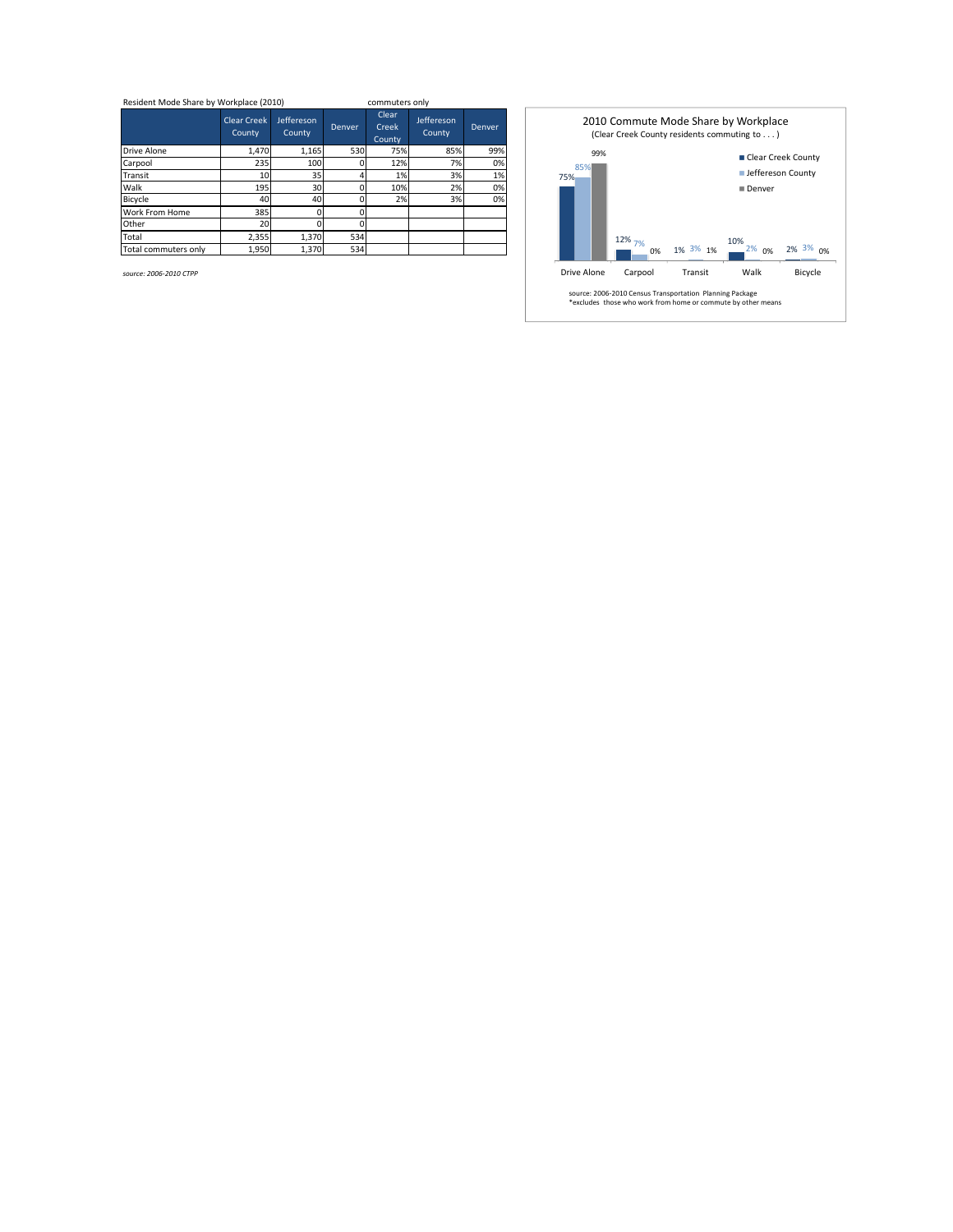## **Where CCC Residents Work (2010)**

| County             | #     | %    |
|--------------------|-------|------|
| Broomfield         | 4     | 0%   |
| Larimer            | 4     | 0%   |
| Eagle              | 15    | 0%   |
| Weld               | 15    | 0%   |
| Boulder            | 20    | 0%   |
| <b>Other</b>       | 58    | 1%   |
| <b>Adams</b>       | 115   | 2%   |
| Arapahoe           | 125   | 2%   |
| <b>Summit</b>      | 165   | 3%   |
| Gilpin             | 320   | 6%   |
| <b>Denver</b>      | 535   | 11%  |
| Jefferson          | 1,370 | 27%  |
| <b>Clear Creek</b> | 2,345 | 47%  |
| Total              | 5,033 | 100% |



*source: 2006‐2010 CTPP*

# **Where CCC Workers Live (2010)**

| County             | #     | $\frac{9}{6}$ |
|--------------------|-------|---------------|
| Arapahoe           | 10    | 0%            |
| Larimer            | 10    | 0%            |
| Grand              | 15    | 0%            |
| <b>Other</b>       | 35    | 1%            |
| <b>Douglas</b>     | 25    | 1%            |
| <b>Denver</b>      | 40    | 1%            |
| <b>Adams</b>       | 95    | 3%            |
| Gilpin             | 120   | 4%            |
| Summit             | 165   | 5%            |
| <b>Jefferson</b>   | 555   | 16%           |
| <b>Clear Creek</b> | 2,345 | 69%           |
| Total              | 3,380 | 100%          |

*source: 2006‐2010 CTPP*





source: 2006‐2010 CTTP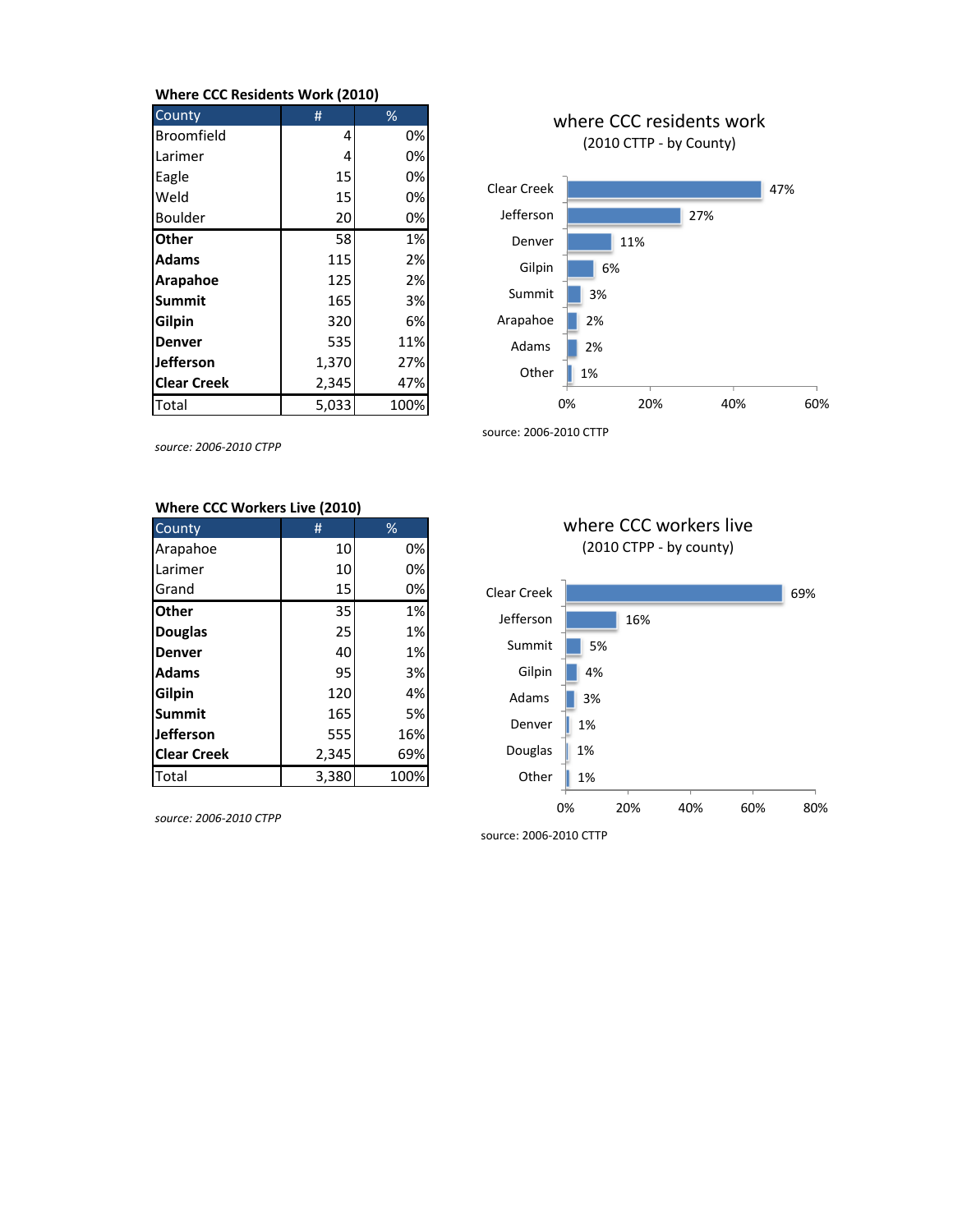| <b>Where CCC Residents Work (2013)</b> |     |     |  |  |
|----------------------------------------|-----|-----|--|--|
| County                                 | #   | %   |  |  |
| Other                                  | 957 | 19% |  |  |
| Boulder                                | 243 | 5%  |  |  |
| El Paso                                | 252 | 5%  |  |  |
| Adams                                  | 268 | 5%  |  |  |
| Grand                                  | 300 | 6%  |  |  |
| Summit                                 | 355 | 7%  |  |  |
| Arapahoe                               | 361 | 7%  |  |  |
| Clear Creek                            | 690 | 14% |  |  |
| Denver                                 | 711 | 14% |  |  |
| Jeffereson                             | 933 | 18% |  |  |

*source: 2013 LODES*

#### **Where CCC Workers Live (2013)**

| County              | #   | %   |
|---------------------|-----|-----|
| Teller County, CO   | 7   | 0%  |
| Laramie County, WY  | 7   | 0%  |
| Fremont County, CC  | 8   | 0%  |
| Mesa County, CO     | 9   | 0%  |
| Broomfield County,  | 12  | 0%  |
| El Paso County, CO  | 20  | 1%  |
| Eagle County, CO    | 37  | 1%  |
| Gilpin County, CO   | 40  | 1%  |
| Larimer County, CO  | 44  | 1%  |
| Chaffee County, CO  | 46  | 2%  |
| Douglas County, CO  | 64  | 2%  |
| Routt               | 76  | 3%  |
| Lake                | 79  | 3%  |
| Weld                | 80  | 3%  |
| All Other Locations | 80  | 3%  |
| Adams               | 87  | 3%  |
| Arapahoe            | 88  | 3%  |
| Jackson             | 88  | 3%  |
| Other               | 872 | 29% |
| Park                | 124 | 4%  |
| Denver              | 138 | 5%  |
| Summit              | 146 | 5%  |
| Boulder             | 176 | 6%  |
| Grand               | 202 | 7%  |
| Jefferson           | 665 | 22% |
| <b>Clear Creek</b>  | 690 | 23% |

### where CCC residents work (2013 LEHD‐OTM ‐ by county)



source: LEHD‐OTM \*note: excludes self‐employed, federal workers and a few others





source: LEHD‐OTM \*note: excludes self‐employed, federal workers and a few others

*source: 2013 LODES*

| <b>Residents live and work in CCC</b> |      |       |     |  |
|---------------------------------------|------|-------|-----|--|
| ear/                                  |      | #     | %   |  |
|                                       | 2002 | 866   | 22% |  |
|                                       | 2003 | 850   | 23% |  |
|                                       | 2004 | 859   | 23% |  |
|                                       | 2005 | 852   | 23% |  |
|                                       | 2006 | 687   | 23% |  |
|                                       | 2007 | 810   | 22% |  |
|                                       | 2008 | 820   | 23% |  |
|                                       | 2009 | 1,141 | 27% |  |
|                                       | 2010 | 990   | 23% |  |
|                                       | 2011 | 782   | 16% |  |
|                                       | 2012 | 634   | 13% |  |
|                                       | 2013 | 690   | 14% |  |



| <b>Commute flows</b> |      |                                |       |     |  |  |
|----------------------|------|--------------------------------|-------|-----|--|--|
| Year                 |      | 1-commuteut-commuted work in C |       |     |  |  |
|                      | 2002 | 1,670                          | 3,017 | 866 |  |  |
|                      | 2003 | 2,075                          | 2,882 | 850 |  |  |
|                      | 2004 | 1,975                          | 2,870 | 859 |  |  |
|                      | 2005 | 1,991                          | 2.874 | 852 |  |  |
|                      | 2006 | 2.245                          | 2,366 | 687 |  |  |

### Clear Creek County commute trends

Out‐commuters

In‐commuters  $\frac{1}{4,380}$   $\frac{1}{4,300}$   $\frac{1}{4,300}$ 

**since 2002**

**4,380**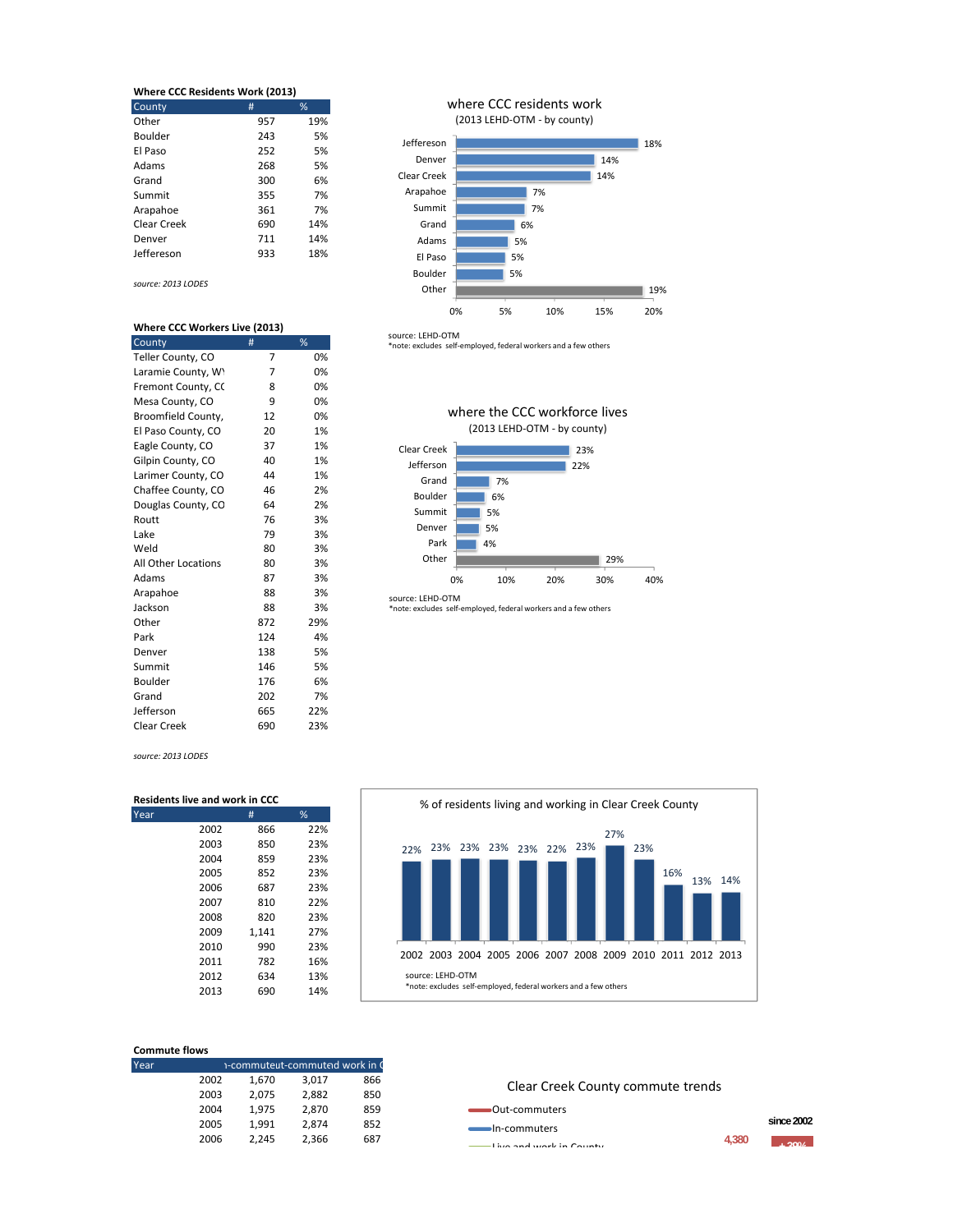|            | 2007 | 2.228 | 2,809 | 810    |
|------------|------|-------|-------|--------|
|            | 2008 | 2,456 | 2,694 | 820    |
|            | 2009 | 1.497 | 3,138 | 1,141  |
|            | 2010 | 1,417 | 3,362 | 990    |
|            | 2011 | 2,173 | 4.175 | 782    |
|            | 2012 | 2.379 | 4,103 | 634    |
|            | 2013 | 2.329 | 4.380 | 690    |
| since 2002 |      | 39%   | 45%   | $-20%$ |
|            |      |       |       |        |



2002 2003 2004 2005 2006 2007 2008 2009 2010 2011 2012 2013

source: LEHD‐OTM \*note: excludes self‐employed, federal workers and a few others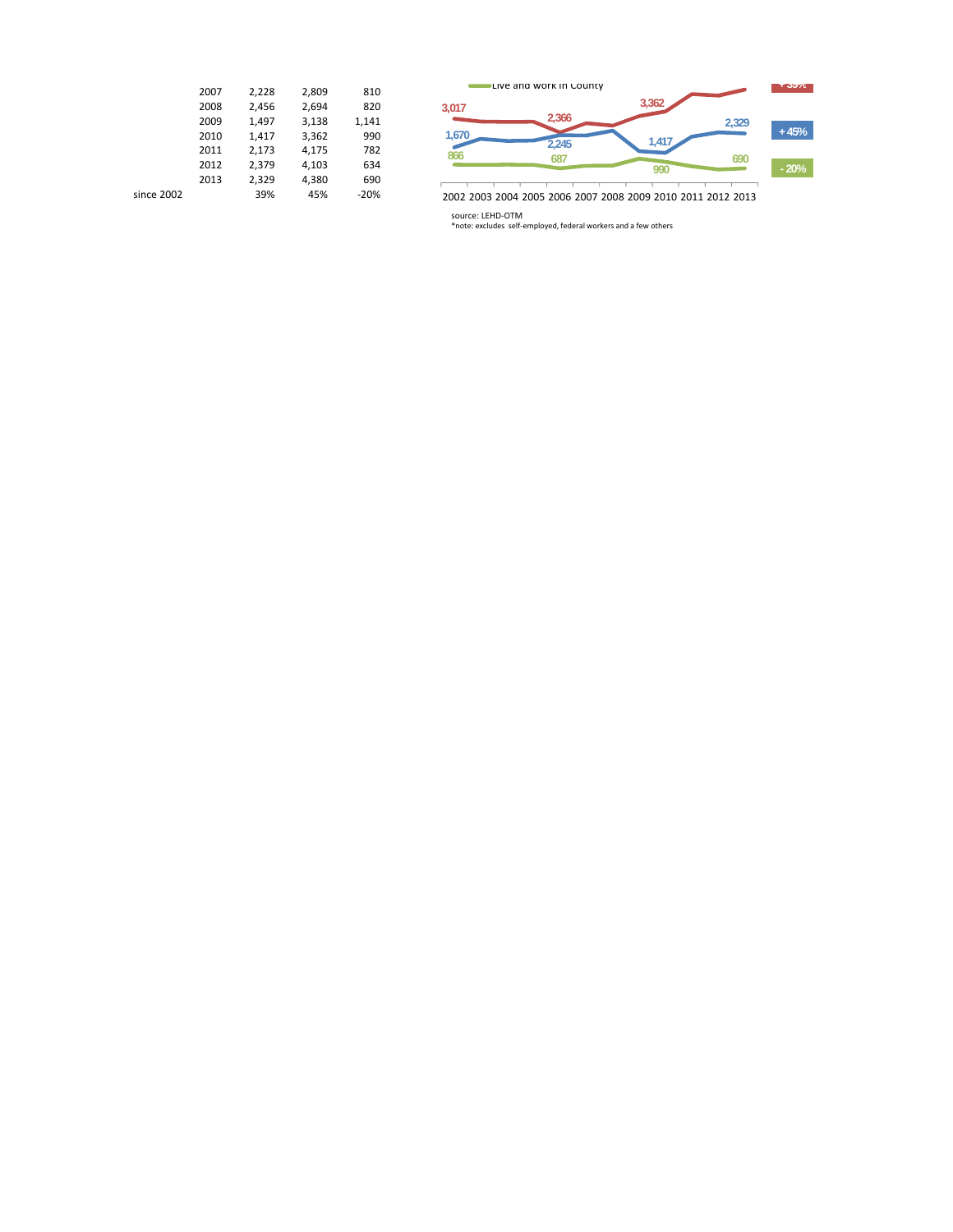| Clear Creek County Residents Working From Home |     |
|------------------------------------------------|-----|
| CTPP (2010)                                    | 47% |
| Citizens Survey (2010)                         | 37% |
| LEHD-OTM (2010)                                | 23% |
| LEHD-OTM (2013)                                | 14% |